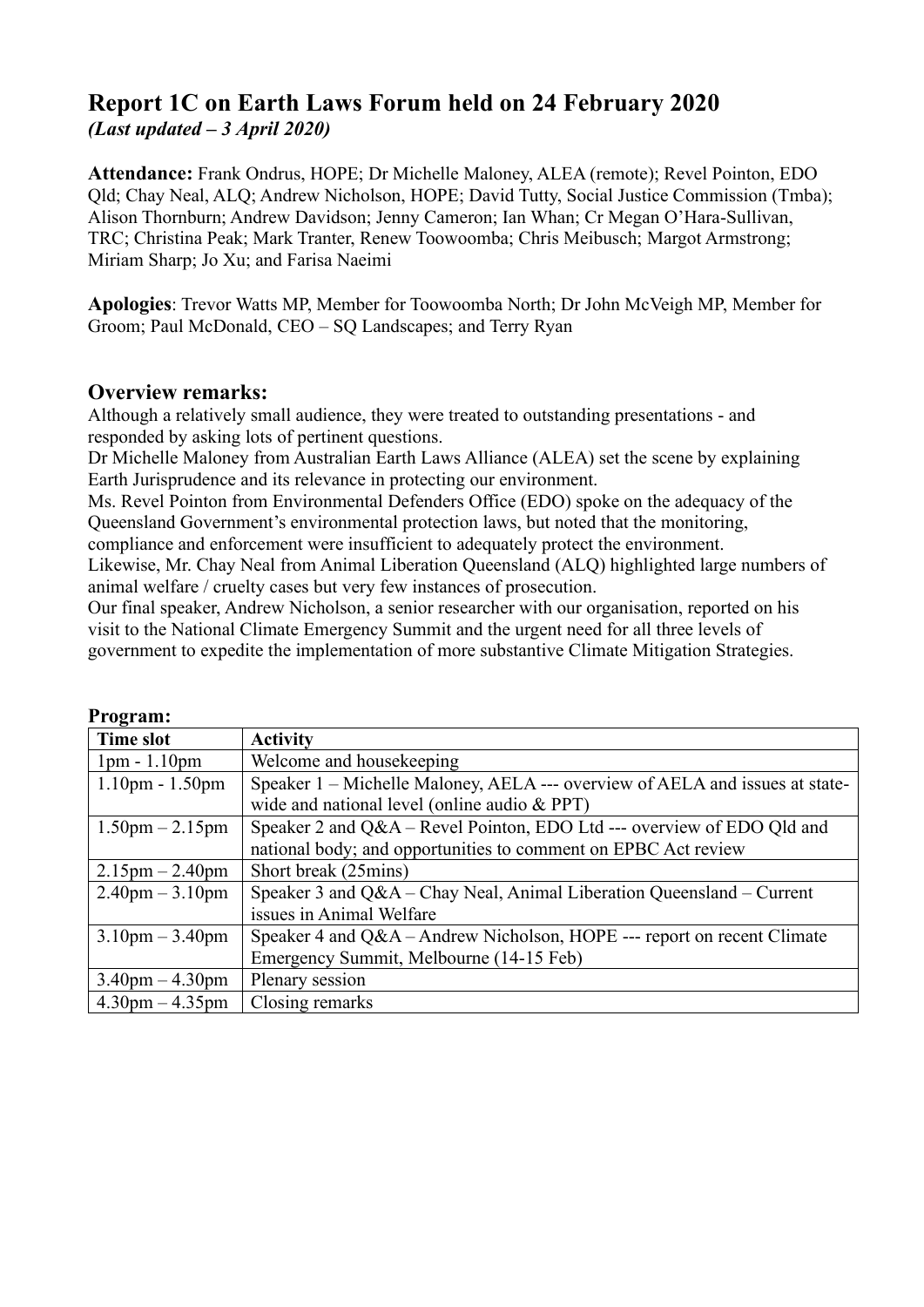# **Speaker profiles and presentation abstracts:**

## **Dr Michelle Maloney, National Convenor – Australian Earth Laws Alliance (AELA)**

### **Profile:**



Dr Michelle Maloney is the Co-Founder and National Convenor of the Australian Earth Laws Alliance (AELA), Adjunct Senior Fellow at the Griffith Law Futures Centre and the Australian representative on the Global Alliance for the Rights of Nature (GARN). She has a Bachelor of Arts and Law with Honours from the Australian National University and a PhD in Law from Griffith University. AELA works to increase the understanding and practical implementation of Earth centred governance, with a focus on law, economics, education and the arts. For more information about AELA visit: www.earthlaws.org.au

## **Presentation Abstract:**

The Australian Earth Laws Alliance (AELA) is a national not-for-profit organisation whose mission is to increase the understanding and practical implementation of Earth centred governance in Australia, with a focus on law, economics, education, ethics and the arts. AELA's work is inspired by the theory and practice of Earth jurisprudence, which is a governance philosophy and growing social movement. Earth jurisprudence proposes that we rethink our legal, political, economic and governance systems so that they support, rather than undermine, the integrity and health of the Earth.

The need for new governance systems has never been greater: as we face a climate changed world and transition away from our destructive reliance of fossil fuels, human societies need to create new ways of working together and nurturing the wider Earth community.

# **Revel Pointon, Senior Solicitor – Environmental Defenders Office (EDO) Qld**



#### **Profile:**

Revel is a senior solicitor leading work on law reform, education and advice with EDO's Queensland office. She focuses on ensuring that our environmental laws and policies adequately protect our environment, provide for accountable and transparent governance and provide meaningful community participation in decisions that affect our environment and communities. Revel is on a number of government and non-government advisory committees and advises government and peak environment groups on Queensland and federal environmental law and policy matters. She also provides community education workshops and materials on law reform matters to help empower the community to engage in law and policy that affects the environments

of concern to them, and their health, as well as general legal advice.

Revel commenced work with EDO Qld in 2011 and returned in 2014 after taking a year off to complete a master's degree overseas. Prior to working at EDO, Revel worked at Minter Ellison in their planning and environment team, as well as working as a sustainability educator in Mexico. Revel tutors and guest lectures in various subjects, including in planning law, mining and resource law and environment law courses at Griffith University, Queensland University of Technology and University of Queensland.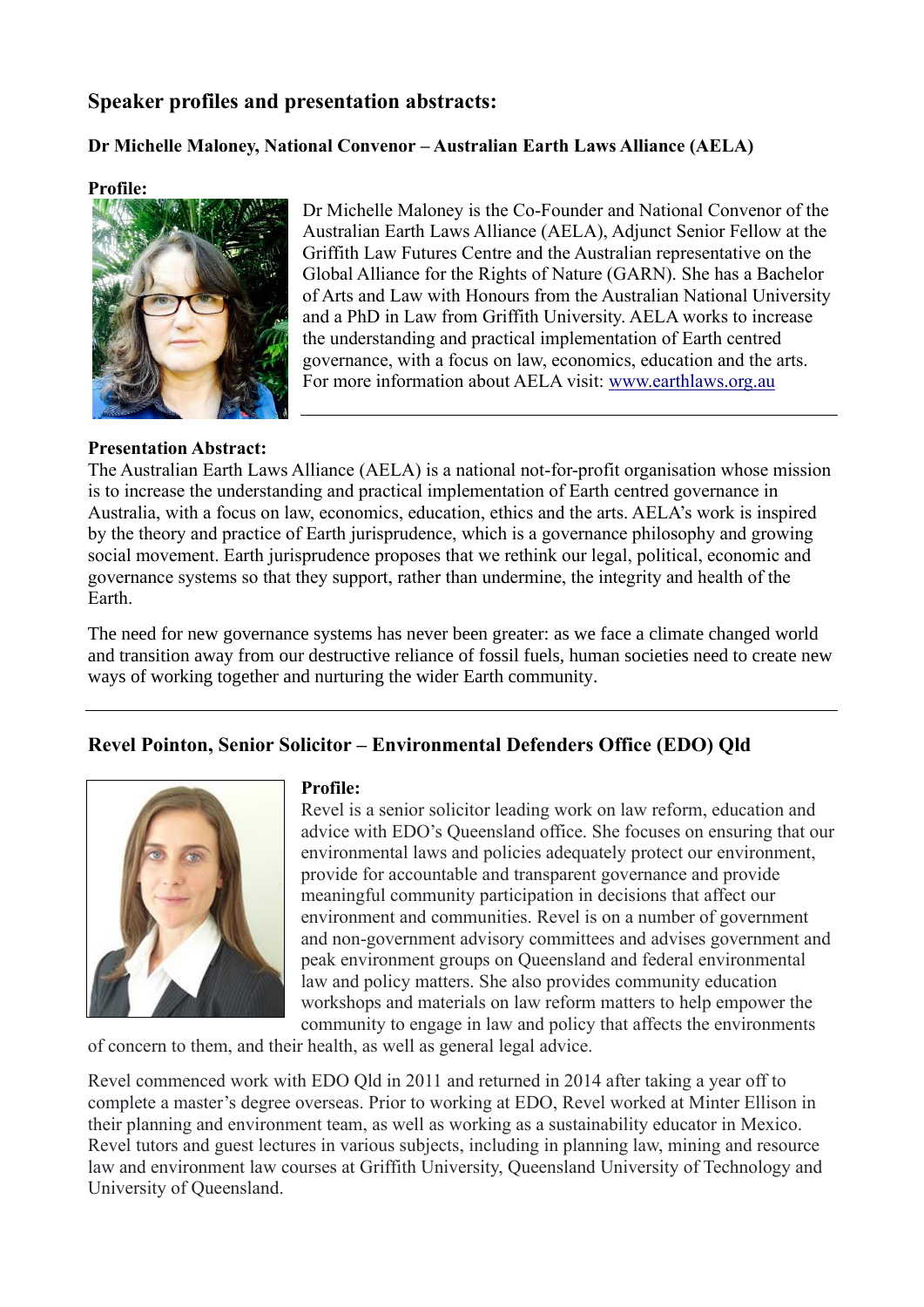Revel has a Bachelor of Laws and Bachelor of Environmental Management from the University of Queensland, a Masters in Culture and Development Studies from KU Leuven, Belgium and a Graduate Certificate in Policy and Governance from Queensland University of Technology. Revel was recipient of the 2017-2018 Mahla Pearlman Australian Young Environmental Lawyer of the Year award.

### **Presentation abstract:**

The EDO continues its work to help communities to use the law to protect the environment. Some may notice that the separate offices of EDO around Australia have now joined forces to create a national organisation, 'Environmental Defenders Office Ltd'. This is a very exciting move that we are already seeing great benefit from, for example through greater collaboration and increasing the capacity of our smaller offices, with new solicitors being placed in the Perth and Darwin offices. Our services remain the same though, so EDO solicitors are available to help on any public interest environmental law matters for people in Queensland, and around Australia. Recent work of EDO includes continuing to defend the interests of the farmers affected by the New Acland Stage 3 expansion in the Darling Downs and helping farmers and conservationists concerned with the expansion of coal mining in the Galilee Basin. Our law reform work also continues; recently we have been preparing and empowering the public to put in submissions to the current federal review of the *Environment Protection and Biodiversity Conservation Act 1999* (Cth) (**EPBC Act**) as well as working to improve the Qld and NSW laws to protect precious remaining koala habitat from clearing. Those interested in koala habitat protection can find a summary of the new Qld laws here. For anyone interested in putting a submission in to the review of the EPBC Act, EDO has drafted a guideline to help with submissions, available here. We have also been writing to government's around Australia to remind them of their powers to address the ramifications of the recent horrific bushfires and their impact on our wildlife, available for viewing here. EDO was pleased to co-host the recent event with HOPE at the Toowoomba Library, along with the Australian Earth Laws Alliance, and hopes all HOPE members retain their hope for the better future we still have the power to help create.

# **Chay Neal, Executive Director - Animal Liberation Qld -** www.alq.org.au



#### **Profile:**

Chay is the Executive Director of Animal Liberation Qld. He has been involved in animal rights and environmental protection issues since 2002, including as Animal Liberation Qld President 2012-2019. Animal Liberation Qld's mission is to protect all animals from abuse, exploitation and suffering and change the systems that are currently set up to fail them. More info at alq.org.au

#### **Presentation abstract:**

Animal Liberation Qld is concerned at the lack of enforcement of animal welfare laws in Queensland. Biosecurity Queensland (part of the

Department of Agriculture) rarely prosecutes animal cruelty cases and instead gives a 'direction order' and seeks to 'educate' offenders. This results in a lack of deterrence and therefore a large number of offenders including serious recurring offenders. At the moment there are 72 active animal cruelty investigations in the Toowoomba area. As the recent case of the 8 starved horses (and  $30<sup>+</sup>$ bodies/skeletal remains) at a Gowrie Mountain property has shown, the priority of the authorities is not to prosecute offenders of animal cruelty. The animals have been left in the hands of the owner who neglected them and ALQ activists observing (with permission from landholder) were threatened and harassed instead. More information at: https://alq.org.au/horse-cruelty-toowoomba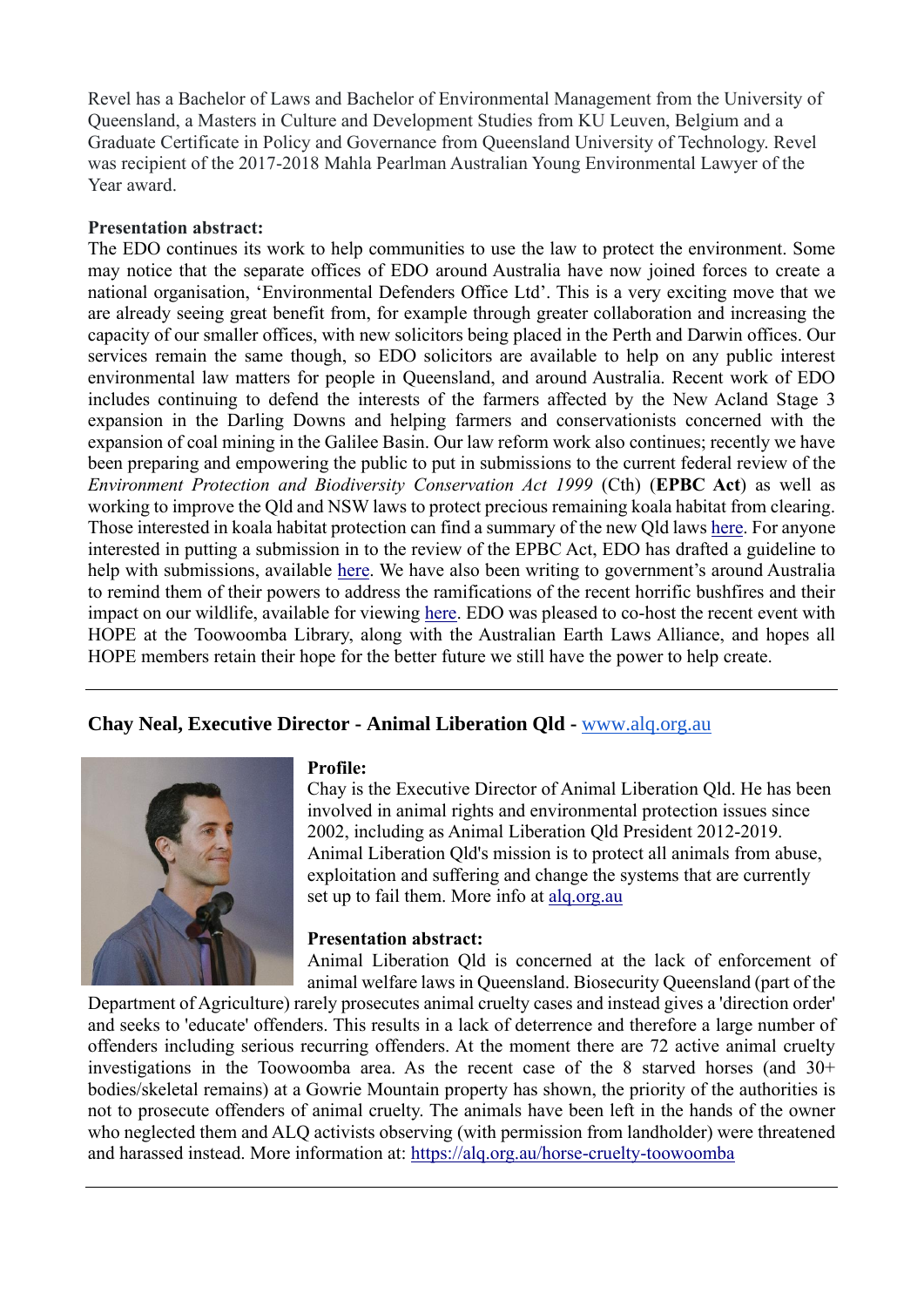## **Andrew Nicholson, HOPE researcher Qld**



#### **Profile:**

Andrew's professional training is in environmental science, environmental education and social work. During his career he has worked variously as a community environmental educator for local government, academic and adult training organisations; and as a social worker and personal wellbeing and couple relationships counsellor. Most recently he completed a master level research project exploring the potential of environmental art to influence environmentally supportive behaviour in exhibition audiences. Andrew's main present interests connect to the use of Climate Emergency Declaration (CED) as a strategy to galvanise a greatly increased level of ambition and speed of response by government at all levels: to help restore climate stability, safety, and ecological

health; and to help protect us from the worst effects of runaway global heating in the years to come. At the forum, Andrew will give a presentation on his insights and ideas for application of CED, gained at the recent National Climate Emergency Summit held in Melbourne.

#### **Presentation abstract:**

The National Climate Emergency Summit (NCES) held in Melbourne on 14th and 15th February 2020 was described as the first, major national gathering to consider the growing international recognition of a global climate emergency and how this serious, existential threat needs to be properly addressed. The Summit also acted as a review of the Climate Emergency Declaration initiative since its inception in Australia in 2016.

By way of background, Andrew described how there has been a growing level of local government interest and public mobilisation around the concept of Climate Emergency Declaration (CED). And he has written a more comprehensive briefing paper on this subject: *Climate Emergency Declarations by Local Government in 2020,* available from the HOPE organisation upon request.

He went on to convey the atmosphere of the sold-out Summit event itself, with its main audience of over 2000 participants and additional, external audiences watching live online. Andrew attended the Summit as an observer on behalf of HOPE, and gratefully acknowledges the financial support made available by the organisation.

The ethos of urgency at the Summit was mentioned as one of its most striking features. Throughout the two-day event, the consistent message from both plenary and breakout sessions was that, as the Summit program put it:

*The evidence is clear. The world is standing at the edge of a major ecological and humanitarian tipping point, and the time has run out for half measures. After formal declarations of climate emergency began in Australia in 2016, the impact and influence of the climate emergency movement has escalated exponentially and led the campaign to become a global call to action.*

Andrew said that one particularly useful outcome of the Summit was its Safe Climate Declaration (SCD): a manifesto for action which can be endorsed on the NCES website. The SCD outlines the emergency level of current climate impacts, the failure of national political leadership to deal with them; and the consequent strengthening of democracy required to remedy this failure.

In practical terms, the SCD describes how the following priorities could be achieved:

- Cutting greenhouse gas emissions rapidly to zero and drawing down atmospheric carbon concentrations to a safe level from the current 413 ppm
- Working to prevent tipping points and damage while the zero emission and drawdown goals are being achieved.